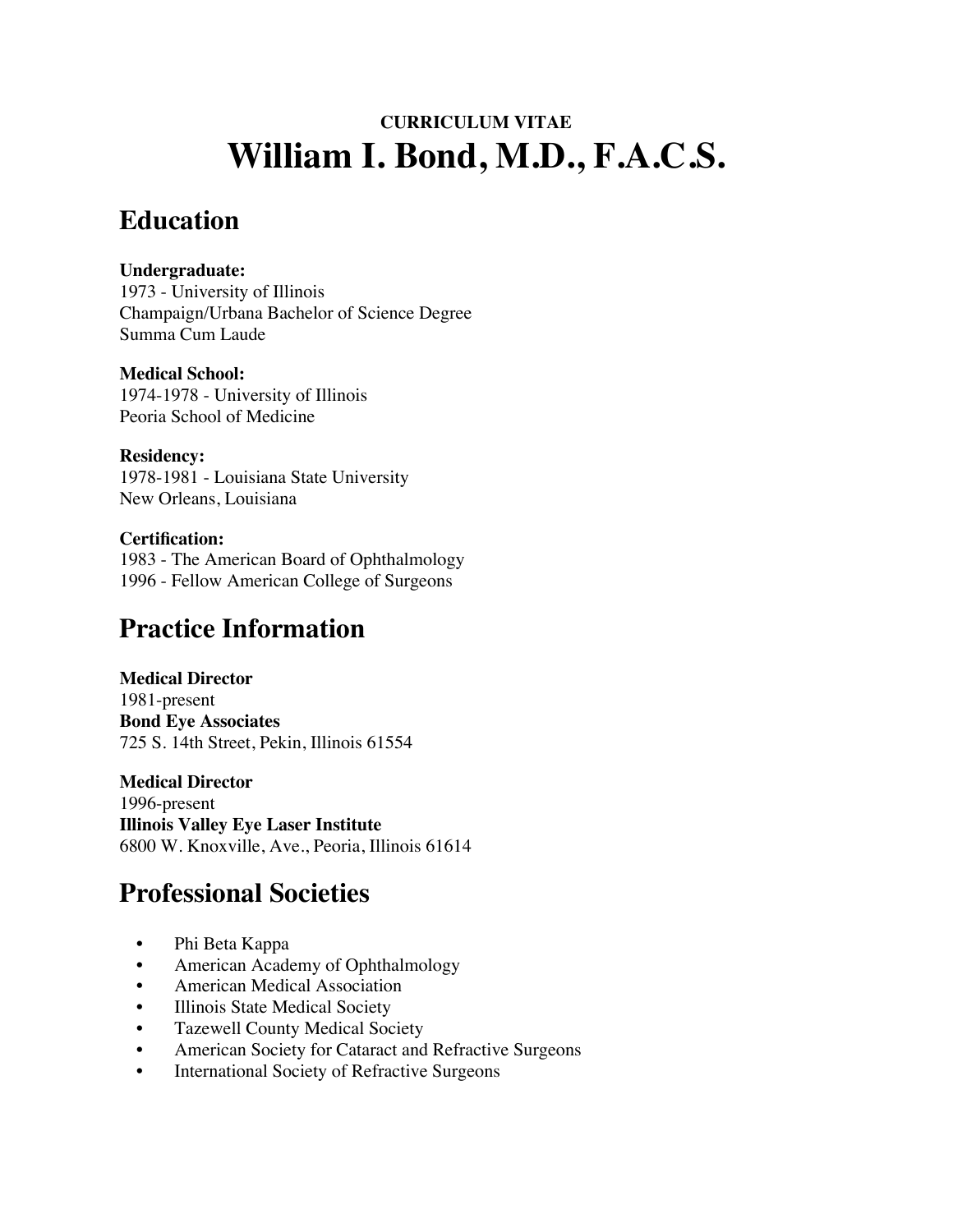### **Professional Associations**

Editorial Board - EyeWorld, 1999 - 2004 Editorial Board - Review of Ophthalmology, 2001 - present Editorial Board - Cataract & Refractive Surgery Today, 2002 - present Scientific Advisory Board - Hawaiian Eye Foundation, 2009 - present

### **Publications**

"Breaks In Descemet's Membrane" Journal of Pediatric Ophthalmology and Strabismus, 1981.

"Intraocular North American Blastomycosis" Annals of Ophthalmology, 1982.

"Hyperopic ALK Results" (Awarded 'Best Paper of Session') American Society for Cataract and Refractive Surgery, Boston, Massachusetts, 1994.

"Immediate Transepithelial Photorefractive Keratectomy for Treatment of Laser in situ Keratomileusis Flap Complications". Vivek K. Jain, Thomas G. Abell, William I. Bond, Garth Stevens, Jr. Journal of Refractive Surgery , Volume 18, Number 2, March/April 2002

"The Demise of Conventional LASIK? Will customized LASIK procedures replace standard treatments?" William I. Bond, Jack T. Holladay, Steven Dell, James Schumer, Sam Omar. Cataract & Refractive Surgery Today, February 2003.

"Treating Abnormal LASIK Flaps" William I. Bond, MD Cataract & Refractive Surgery Today, October, 2003

"Hyperopic LASIK Results Impressive at 6-Month Follow-up" Cheryl Guttman, reviewed by William I. Bond, MD Ophthalmology Times, November, 2003

"Surgery for Hyperopia: Historical Perspectives" Brad Fundingsland, BA; William I Bond, MD, FACS; and Neal A. Sher, MD, FACS. Surgery for Hyperopia, Chapter 3, pp 23-40 Slack Incorporated, Thorofare, NJ. 2003.

"Allegretto Laser Works Well for Both Hyperopia and Myopia Correction, Says FDA Trial Data", Barbara Boughton reported on presentation by William I. Bond, MD, FACS, Guy Kezirian, MD, and Karl Stonecipher, MD.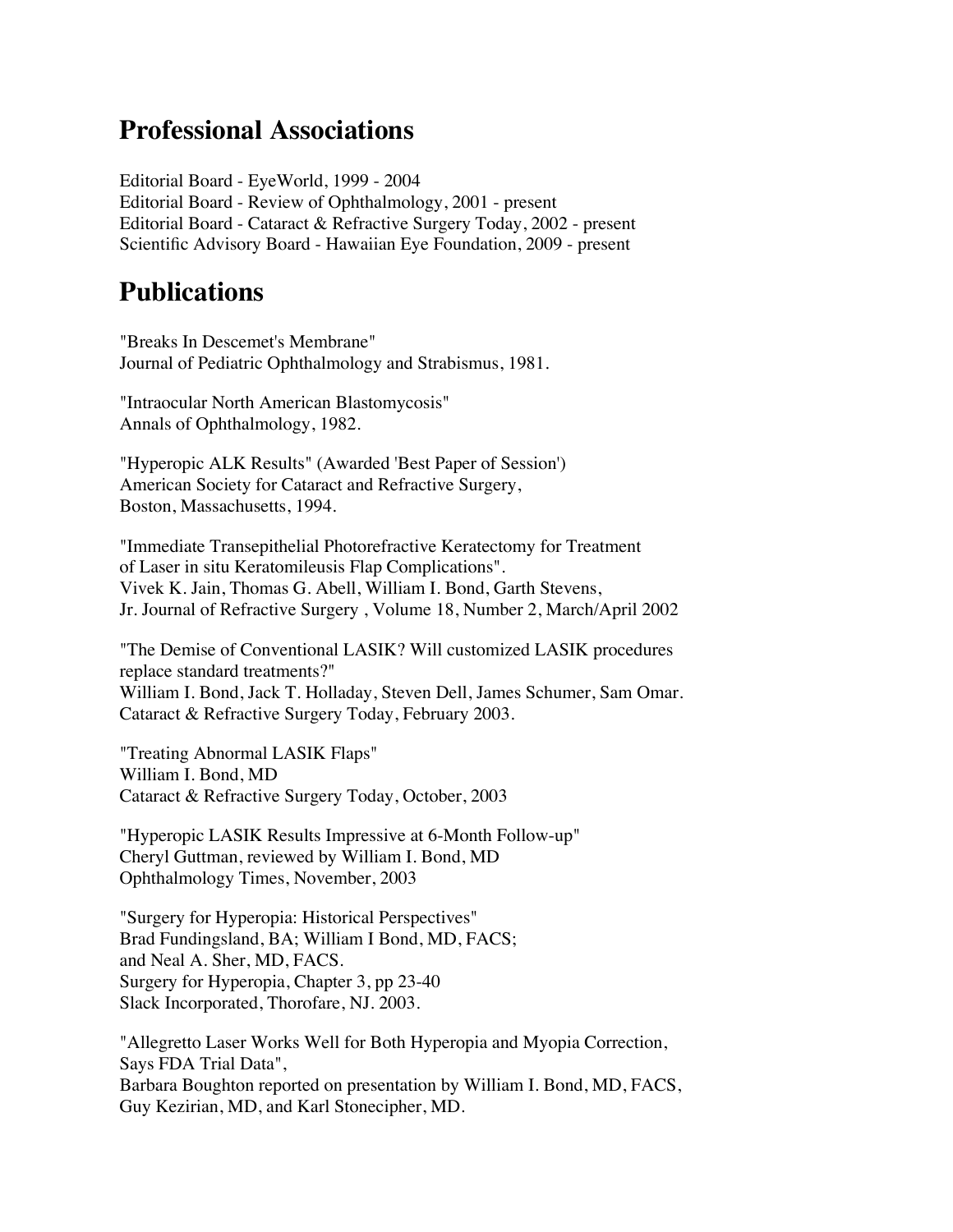ESCRS EUROTIMES; Volume 8 Issue 6, June 2003.

"Allegretto Wave Excimer Laser", Refractive Surgeons from the US and International Markets Discuss the Transition from Customized-Wavefront to Optimized-Wavefront Ablation. Supplement to Cataract & Refractive Surgery Today, May 2004.

"The 193-nm Wavelength and Beyond" William I. Bond, MD, FACS; Stephen Coleman, MD; Sheraz Daya, MD, FACP, FACS, FRCS (Ed), W. Bruce Jackson, MD, FRCSC; George Mintsiuolis, MD, FRCSC; Guy M. Kezirian, MD, FACS; Robert Maloney, MD; Louis E. Probst, MD; and John A Vukich, MD. Cataract & Refractive Surgery Today, September 2005, Volume 5, No.9.

"Sizing and Centering the Capsulorhexis" William Bond, MD; Brock Bakewell, MD; Amar Agarwal, MS, FRCS, FRCOopth; and David Spalton, FRCS, FRCP, FRCO opth. Cataract & Refractive Surgery Today, April 2007.

"Topical Bromfenac 0.09% vs Ketorolac 0.4% for the Control of Pain, Photophobia, and Discomfort Following PRK" Neal A. Sher, MD, FACS; Mikhail P. Golben, BS; William Bond, MD; William B Trattler, MD; Shachar Tauber, MD; Terry G. Voirin, DO. Journal of Refractive Surgery, February 2009, Volume 25, pp 214-220.

"The First Postoperative Visit After Cataract Surgery" William I. Bond, MD; David F. Chang, MD; Uday Devgan, MD; Jay S. Pepose, MD, P<sub>H</sub>D; Stephen A. Updegraff, MD; J. Trevor Woodhams, MD. Cataract & Refractive Surgery Today, August 2009

"Distance Correction After ALK" Jay Bansal, MD; William I. Bond, MD; Jay S. Pepose, MD, PHD. Cataract & Refractive Surgery Today, November 2009

"Defining the Boundary Between Phakic IOLs and LASIK" Jay Bansal, MD; William I. Bond, MD; Parag A. Majmudar, MD; and Nancy A. Tanchel, MD. Cataract & Refractive Surgery Today, June 2010, Volume 10, No. 6. pp. 19-20.

"A Retrospective Review of Photorefractive Keratectomy to Enhance Earlier Radial Keratotomy" Neal A Sher, MD, FACS, Mikhail P. Golben, BS, William Bond, MD, and William B. Trattler, MD.*International Ophthalmology Clinics*, Spring 2011, Volume 51, No 2, p. 39.

"Improving Patients' Care and Outcomes in 2012" William I. Bond, MD; Nancy A. Tanchel, MD; John A. Vulkich, MD; and Jeffrey C. Whitsett, MD. *Cataract & Refractive Surgery Today*, January 2012, Volume 12, No. 1, p. 16-17.

"Does the use of femtosecond laser-assisted cataract surgery benefit ophthalmologists?" Johnny L. Gayton, MD (Point); William I. Bond, MD (Counter), *Ocular Surgery News*, April 25, 2012, Volume 30, No 8, p. 11.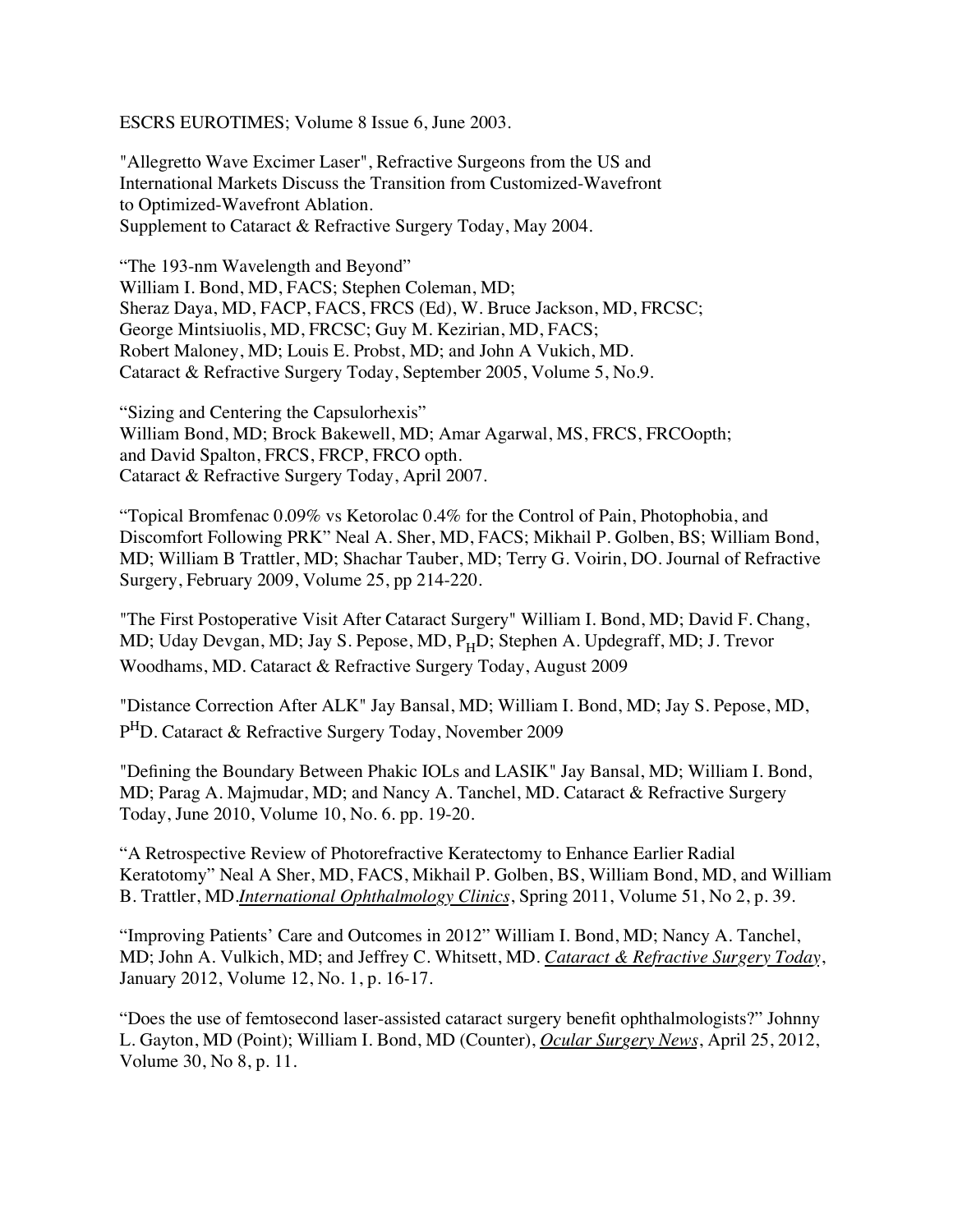#### **Presentations**

"Introduction to Phacoemulsification and Small Incision Cataract Surgery" Instructor San Diego, California - April, 1992

"Transitional and Intermediate Phacoemulsification" Chief Instructor St. Louis, Missouri - June, 1992

"RK in Myopic Prescriptions" "Introducing RK to General Practice" Dallas, Texas - 1993

The Refractive Surgical Symposium Instructor California - 1994

"Refractive Surgery For The Ophthalmologist" Instructor New Orleans, Louisiana - 1994

"The Comprehensive Refractive Surgeon", Keratorefractive Surgical Skills Transfer" Instructor Chicago, Illinois - 1995

"Automated Lamellar Keratoplasty", Skills Transfer Course Instructor San Francisco, California - 1995

"Moderated Hexagonal Keratotomy Results"-Physician's Symposium San Diego, California - March, 1995

"Refractive Surgical Technology - Where Are We Now?" Peoria, Illinois - November, 1995

"LASIK In Keratoconus" Chicago, Illinois - 1996

"Acular/Voltaren Ophthalmic Drop For Relief of Post-Refractive Surgery Symptoms" (ASCRS) Seattle, Washington - 1996

Radial and Astigamtic Keratotomy Workshop Instructor Minneapolis, Minnesota - 1996

"PRK Co-Managing Certification"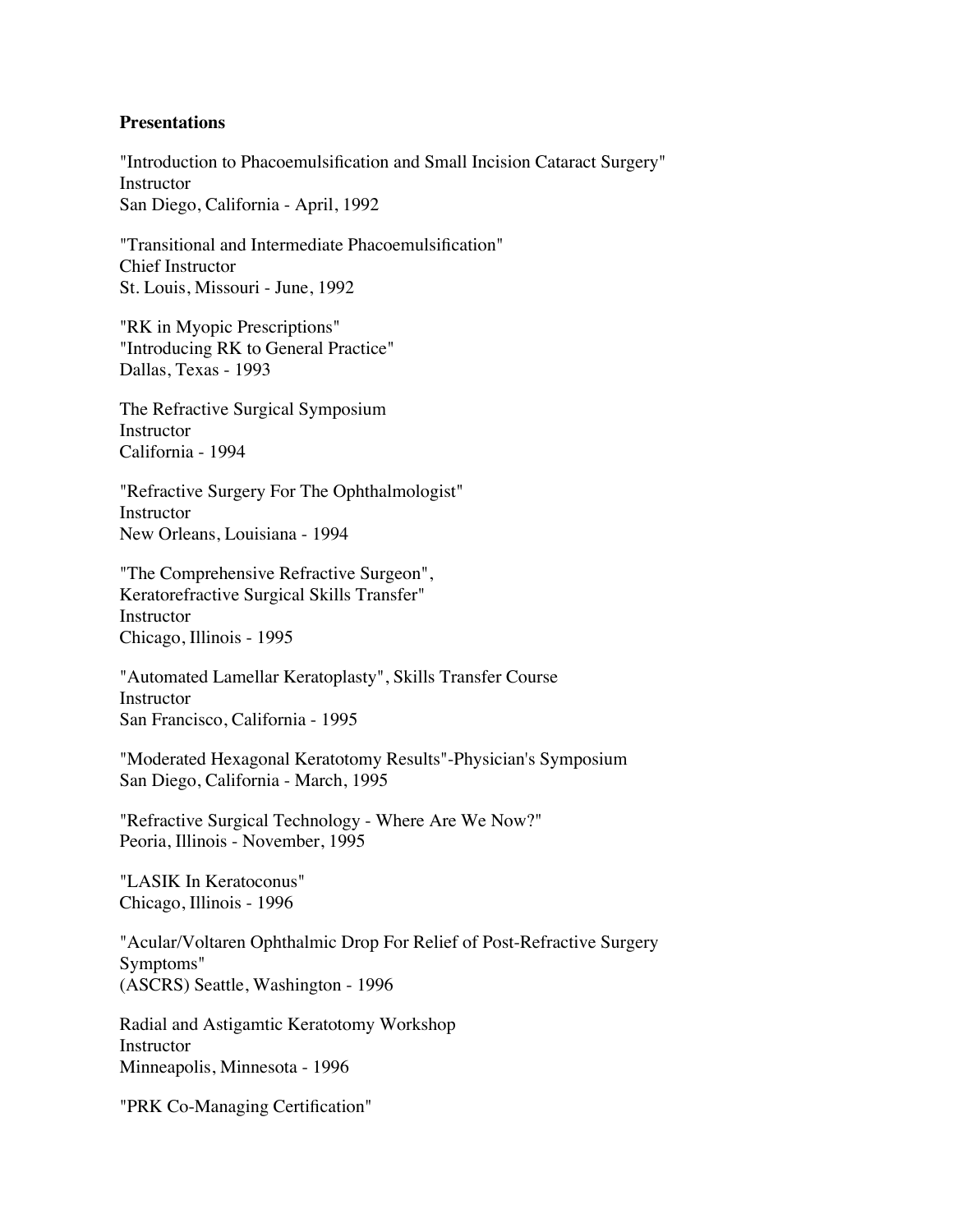Peoria, Illinois - May, 1996

Physician's Symposium on Cataract, IOL, and Refractive Surgery Instructor (ASCRS) Seattle, Washington - June, 1996

"Ophthalmic Surgeons On Phacoemulsification Techniques" Instructor (ASCRS) Seattle, Washington - June 1996

"Advanced Phacoemulsification Surgical Techniques" Head Instructor (ASOA) St. Louis, Missouri - August, 1996

"The Reality of LASIK" Peoria, Illinois - November, 1996

"One Day Post-op Visual Acuities After LASIK" (ISRS) Orlando, Florida - 1997

"Which Patient Should Be Done Bilaterally?" (ISRS) Orlando, Florida - 1997

"LASIK Case Studies - Common Management Pearls" Peoria, Illinois - June, 1997

"Contemporary Studies In Refractive Surgery" Peoria, Illinois - November, 1997

"Multifocal Array Lens Implants" Head Instructor Milwaukee and Madison, Wisconsin; Boston, Massachusetts; Chicago, Illinois; San Diego, California. 1998

"Trends in Refractive Surgery" Chicago, Illinois - May, 1998

"Advances In Intraocular Lens Technology" Peoria, Illinois - May, 1998

"Harmless Appearing Presentations: Vision Threatening Problems" Peoria, Illinois - November, 1998

"Penetrating Trauma After LASIK" New Orlean, Louisiana - November, 1998

"Refractive Surgery Advances"- Session Moderator (ASCRS) Seattle, Washington April, 1999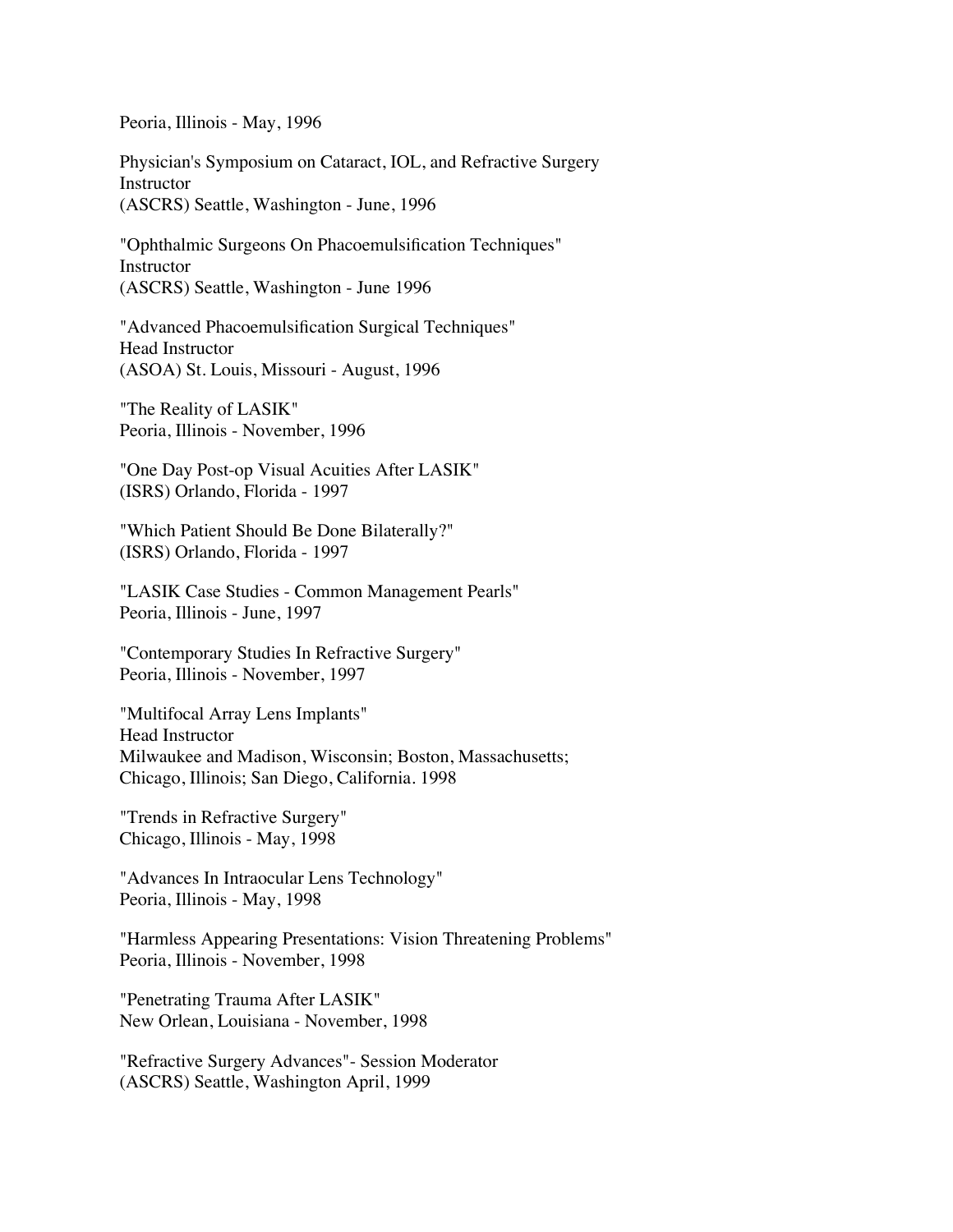"Possible New Contraindications for Use of the Array Lens" Seattle, Washington - April, 1999

"Hyperopic LASIK With Hatsis-Jackson Technique" Instructor, Summit Technology LASIK course Seattle, Washington - April, 1999

"Modern Refractive Surgery" Peoria,Illinois - May, 1999

"Hyperopic LASIK with the Trephined Contact Lens Technique" Instructor,Summit Technology LASIK course Miami,Florida-July, 1999

"PRK vs. LASIK: Is ThereRoom for Both?" Illinois Optometric Association Itasca, Illinois-October, 1999

"Trends in Refractive Surgery" "CRS Study Results" "Hyperopic LASIK" Distinguished Invited Lecturer Yale University New Haven, Connecticut - October, 1999

"Glaucoma: Diagnosis and Therapies" Continuing Education Program for Optometry Peoria, Illinois - November, 1999

"Refractive Surgery: Keeping the Pace with Technology" Continuing EducationProgram for Optometry Peoria, Illinois - June, 2000

"Initial Cases of Beginning LASIK Surgeons on the Nidek Keratome" (ISRS) Dallas, Texas - October, 2000

"Nidek Keratome Results" Invited Faculty The LASIK Institute Chicago, Illinois - September, 2000

"Antibiotics in External Eye Infection" Continuing Education Program for Optometry Peoria, Illinois - April, 2001

"Experience With the Wavelight Allegretto Laser" Invited Faculty The LASIK Institute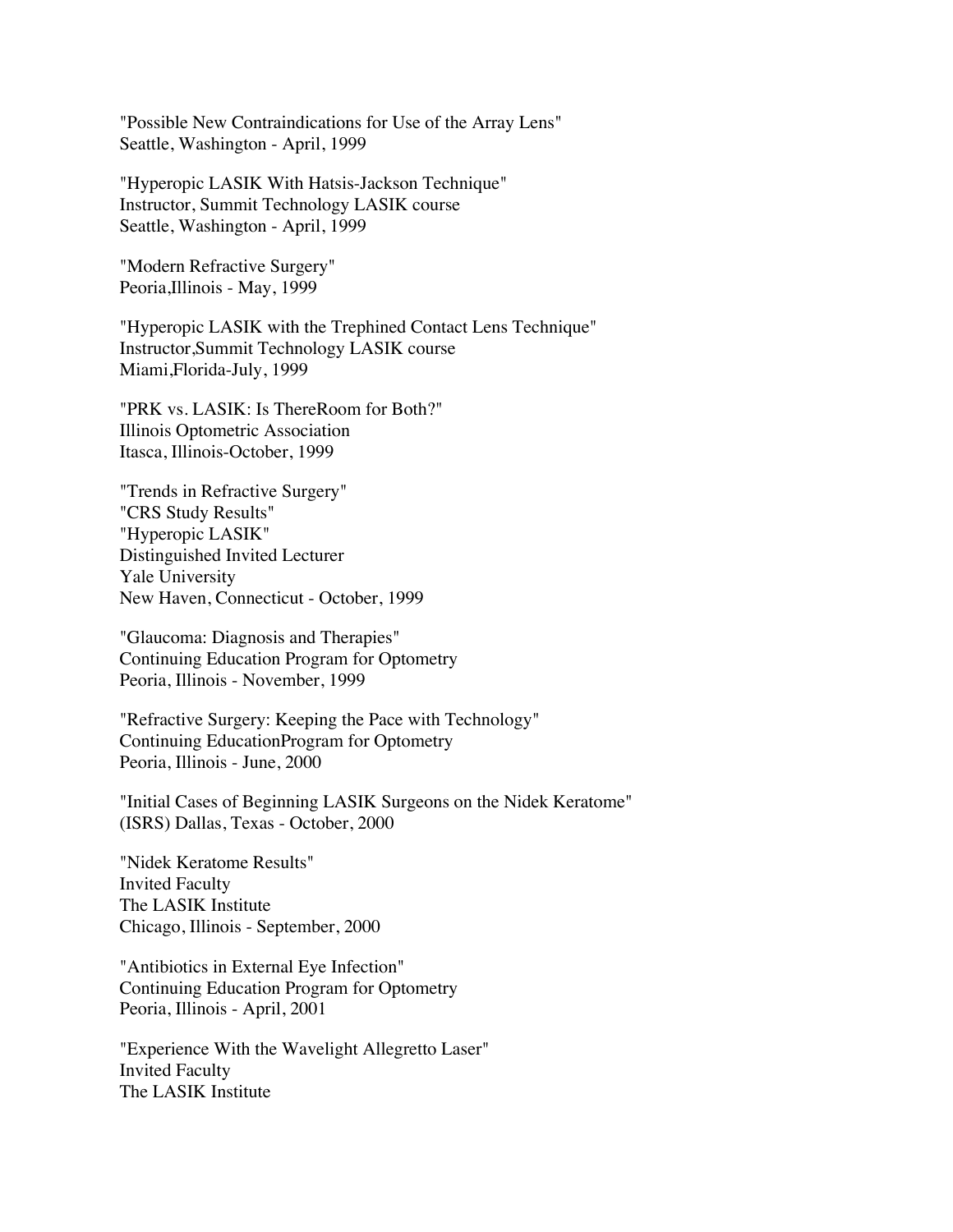Chicago, Illinois - August, 2001

"Recognizing and Diagnosing Complications: What to do upon complaint of loss of vision" Invited Faculty The LASIK Institute Chicago, Illinois - August, 2001

"Corneal Topographic Irregularities" Invited Faculty The LASIK Institute Chicago, Illinois - August, 2001

"Experience With the Wavelight Allegretto" Continuing Education Program for Optometry Peoria, Illinois - November, 2001

"Taking a Look at Headaches: Differential Diagnosis and Treatment" Continuing Education Program for Optometry Peoria, Illinois - April, 2002

"Do You See What I See?" Optometric Grand Rounds/Posterior Segment Continuing Education for Optometry Peoria, Illinois - April, 2002

"Wavelight Allegretto FDA Trials - Interim Report" ASCRS Speakers' Corner Philadelphia, Pennsylvania - June, 2002

"Nidek MC-2000" Invited Speaker, International Society of Refractive Surgery (ISRS) Orlando, Florida - October, 2002

"Experience With Wavelight Allegretto Update" "Comparison of VISX and Wavelight Allegretto Results" (ISRS) Orlando, Florida November, 2002

Allegretto Wave - Standard and Custom LASIK Techniques Hawaiian Eye Ophthalmology Meeting Course Instructor Maui, Hawaii - January, 2003

"Wavelight Allegretto Excimer Laser System - Final Hyperopia Results" "Quality of Vision with Wavefront-Optimized LASIK" "Pupil Size, Optical Zones, and Aberrations: Determinants of Mesopic Visual Function"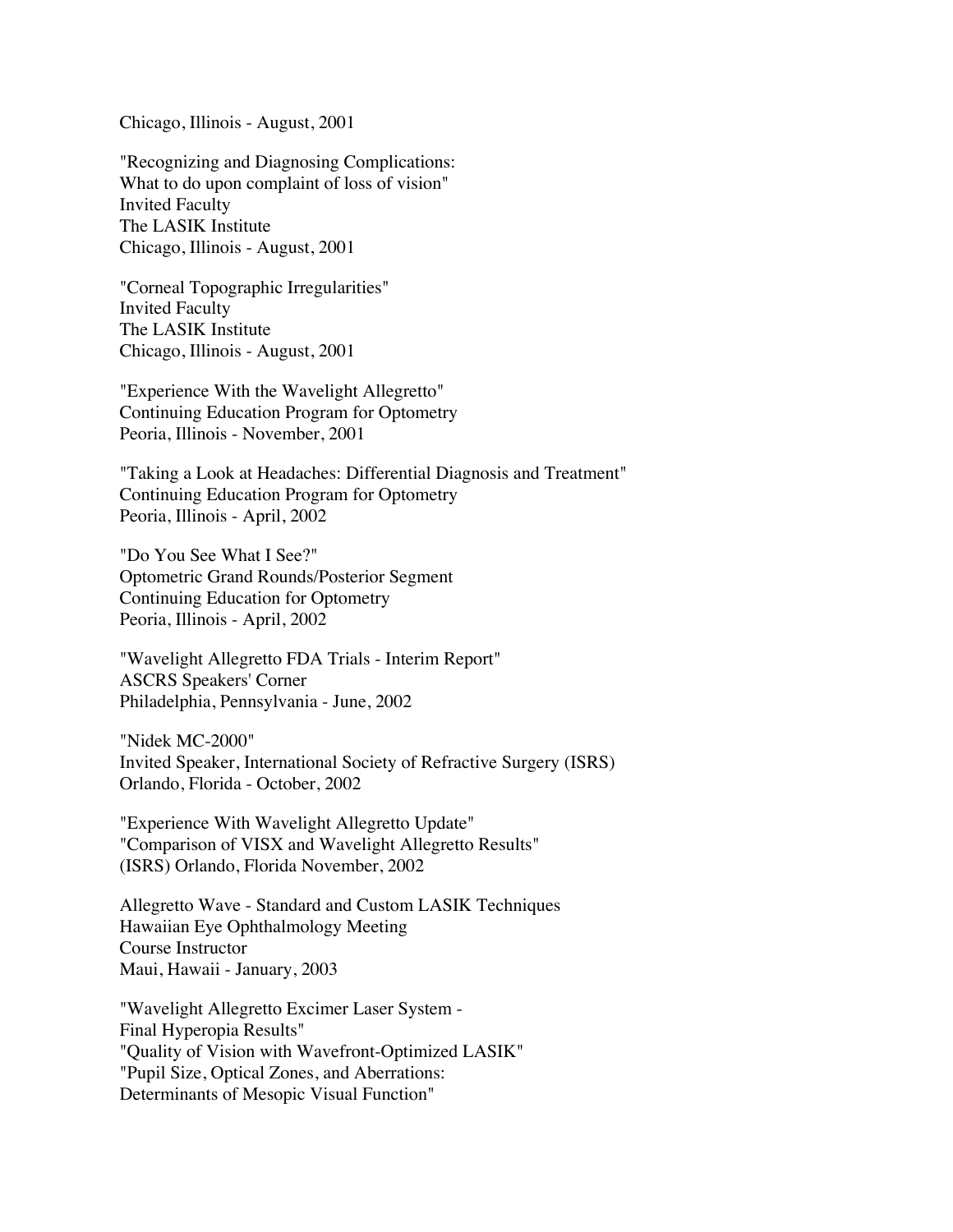ASCRS, San Francisco, California - April, 2003

"Fluoroquinolones For The Front Line" Optometric Continuing Education Bloomington, Illinois - November, 2003

"Clinical Results with the Allegretto Wave Excimer Laser" American Academy of Ophthalmology (AAO), Wavelight Speakers Corner Anaheim, California - November 15 & 17, 2003

"The Wavelight Allegretto Laser in Practice" Invited Paper Wavelight Laser User Symposium - Seville, Spain - May, 2004

"The Wavelight Allegretto in Practice: How to Promote Your Practice" Speaker's Corner European Society of Cataract & Refractive Surgery Paris, France - September, 2004

"Aspects of the Wavelight Allegretto in Practice" Speaker's Corner European Society of Cataract & Refractive Surgery Paris, France - September, 2004

Aspects of the Wavelight Allegretto in Practice" Speaker's Corner ISRS/AAO Meeting New Orleans, LA - October, 2004

"The Allegretto Wave In Practice" Wavelight User Meeting Phoenix, AZ - November, 2004

"Patient Education About the Allegretto Wave " Wavelight User Meeting Cologne, Germany – June, 2005

"Modest Notes on the History of Refractive Surgery" Wavelight User Meeting Cologne, Germany – June, 2005

"Eye Trauma" Indiana Sheriff's Association Nashville, IN – August, 2005

"Tragedy & Farce in Ophthalmology" Wavelight User Meeting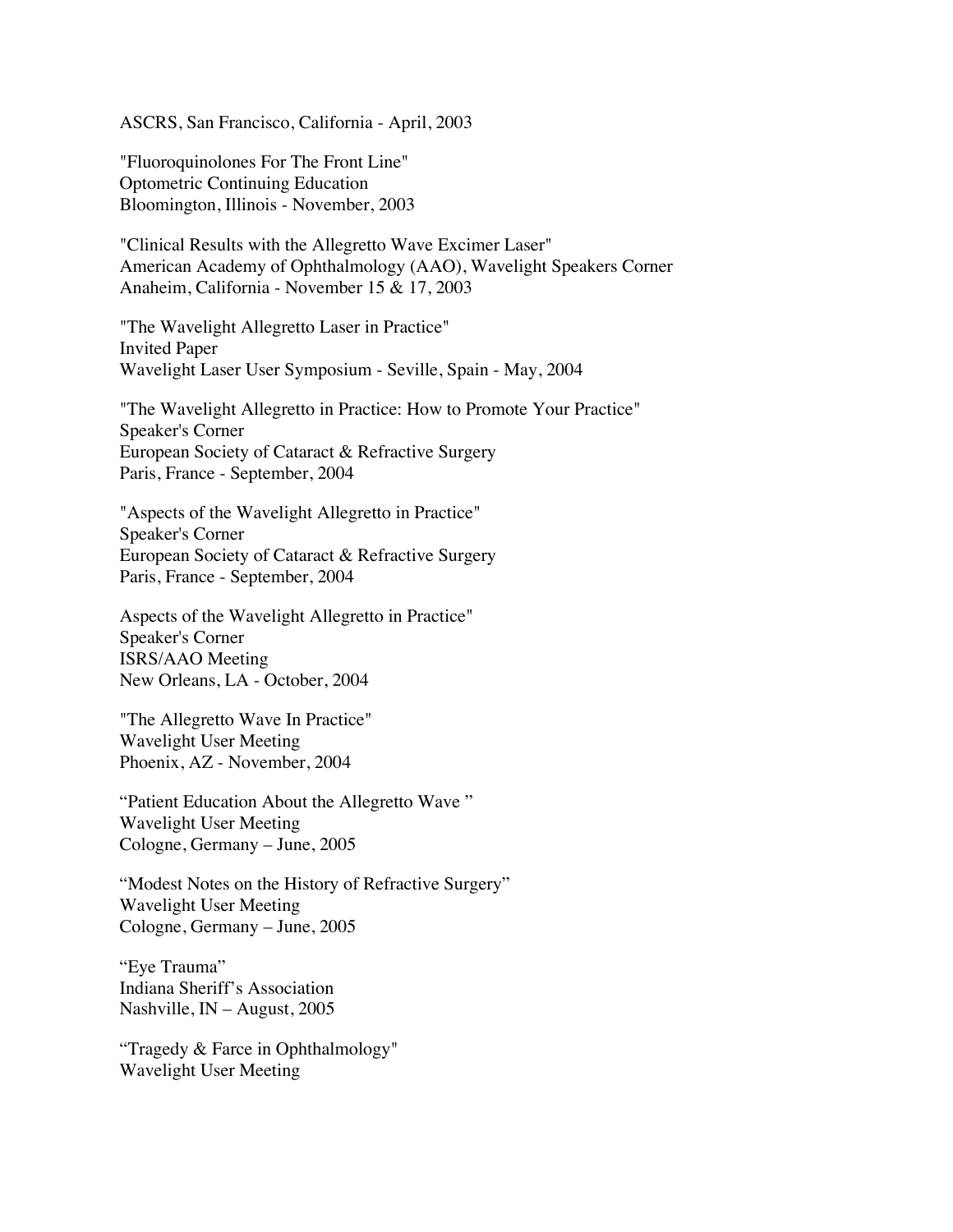Jackson Hole, WY – August, 2005

"Surgical Seminars for the Public" Wavelight User Meeting Jackson Hole, WY – August 2005

AAO Course 369 Course Instructor with Sr. Instructor Charles R. Moore, M.D. AAO Annual Meeting Chicago, IL - September, 2005

"Wavefront-Optimized, Wavefront-Guided and Topography-Guided Treatments Using the WaveLight Allegretto Excimer Laser

"Refractive Surgery: The Inside Story" Optometric Continuing Education Peoria, IL - November, 2005

"The Bond Report 2006" Slack Refractive Surgery Meeting Aspen, Co- March, 2006

"Advanced Phacoemulsification" Course Instructor with William Fishkind, M.D. ASCRS Annual Meeting San Francisco, CA – March, 2006

"Current Thoughts on Refractive Surgery" Keynote Speaker 7th International Meeting of Wavelight Users Vienna, Austria - June, 2006

"Second Refractive Surgery Thoughts" Wavelight User Meeting Savannah, GA - October 2006

"Taking a Look at Headaches" CME Course for Medical Staff at Pekin Hospital Pekin, IL - January, 2007

"Who Is My Doctor?" Slack Refractive Surgery Meeting Aspen, CO - March 2007

"The Bond Refractive Surgery Report 2007" Slack Refractive Surgery Meeting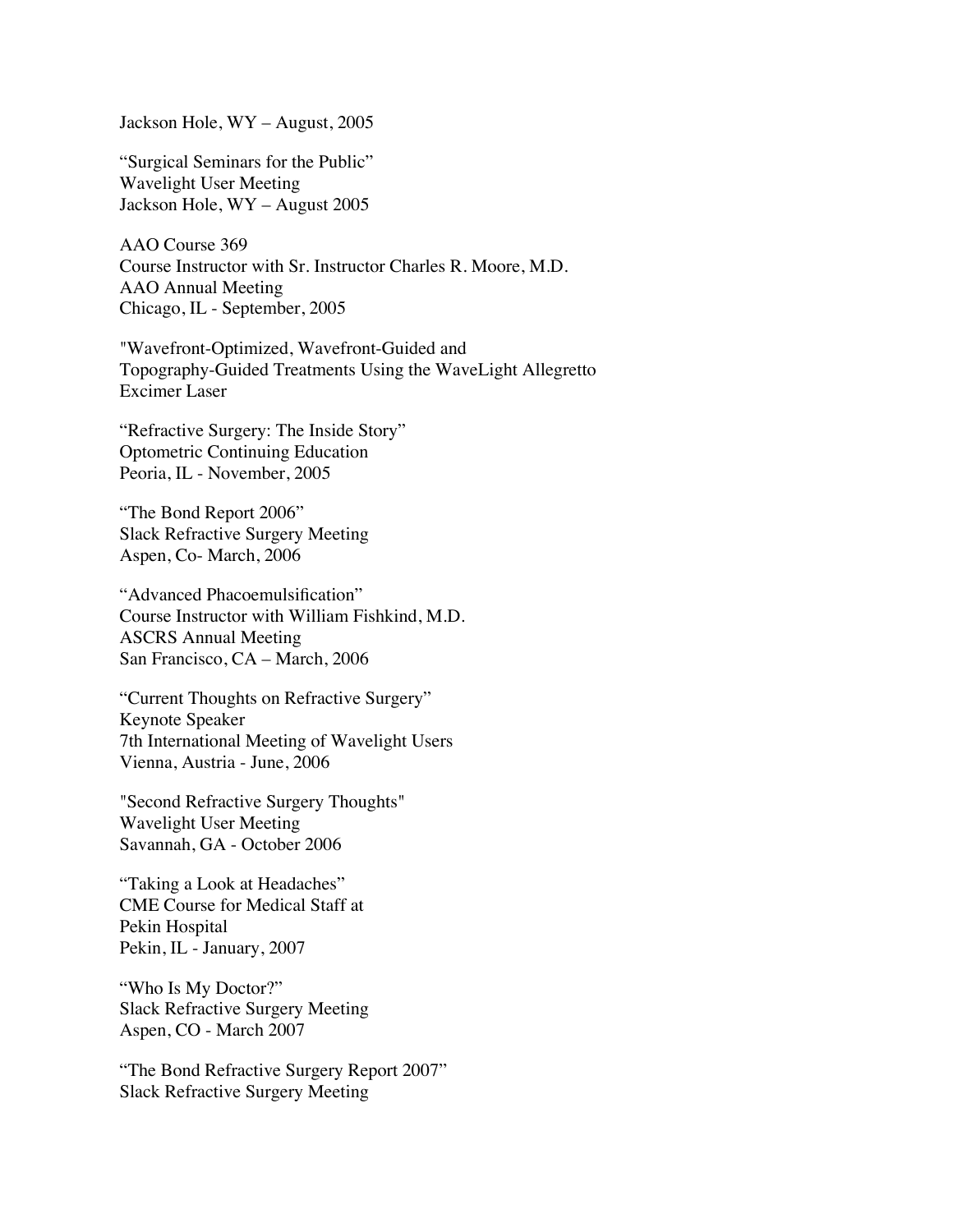Aspen, CO - March 2007

"Advanced Phacoemulsification" Course Instructor with William Fishkind, MD ASCRS Annual Meeting San Diego, CA - April 2007

"Clinical Challenges: a Peer 2 Peer Colloquium" Wavelight User Meeting Austin, TX - October 2007

"CrystaLens, ReStor and ReZoom: A ReView of Multifocal IOL Options for Your Cataract Patients" Optometric Continuing Education Peoria, IL - November 2007

"Pearls with the Allegretto Wave" American Academy of Ophthalmology Meeting New Orleans, LA - November 2007

"New Developments in Laser Vision Correction" Hawaiian Eye 2008 Kona, HI - January 2008

"The Bond Report 2008" Aspen AIRS Meeting Aspen, CO - March 2008

"Wavefront-Optimized, Wavefront-Guided, Topography-Guided and Q Value-Adjusted Treatments Using the Wavelight Allegretto Excimer Laser" ASCRS Annual Meeting Chicago, IL - April 2008

"Advanced Phacoemulsification" Course Instructor ASCRS Annual Meeting Chicago, IL - April 2008

"Eight Years of Experience with the Wavelight Allegretto" Keynote Speaker Virginia Society of Ophthalmology Meeting Vienna, VA - June 2008

"Bond Report 2008" Wavelight User Meeting Dallas, TX - October 2008

"The Unhappy Refractive Patient"